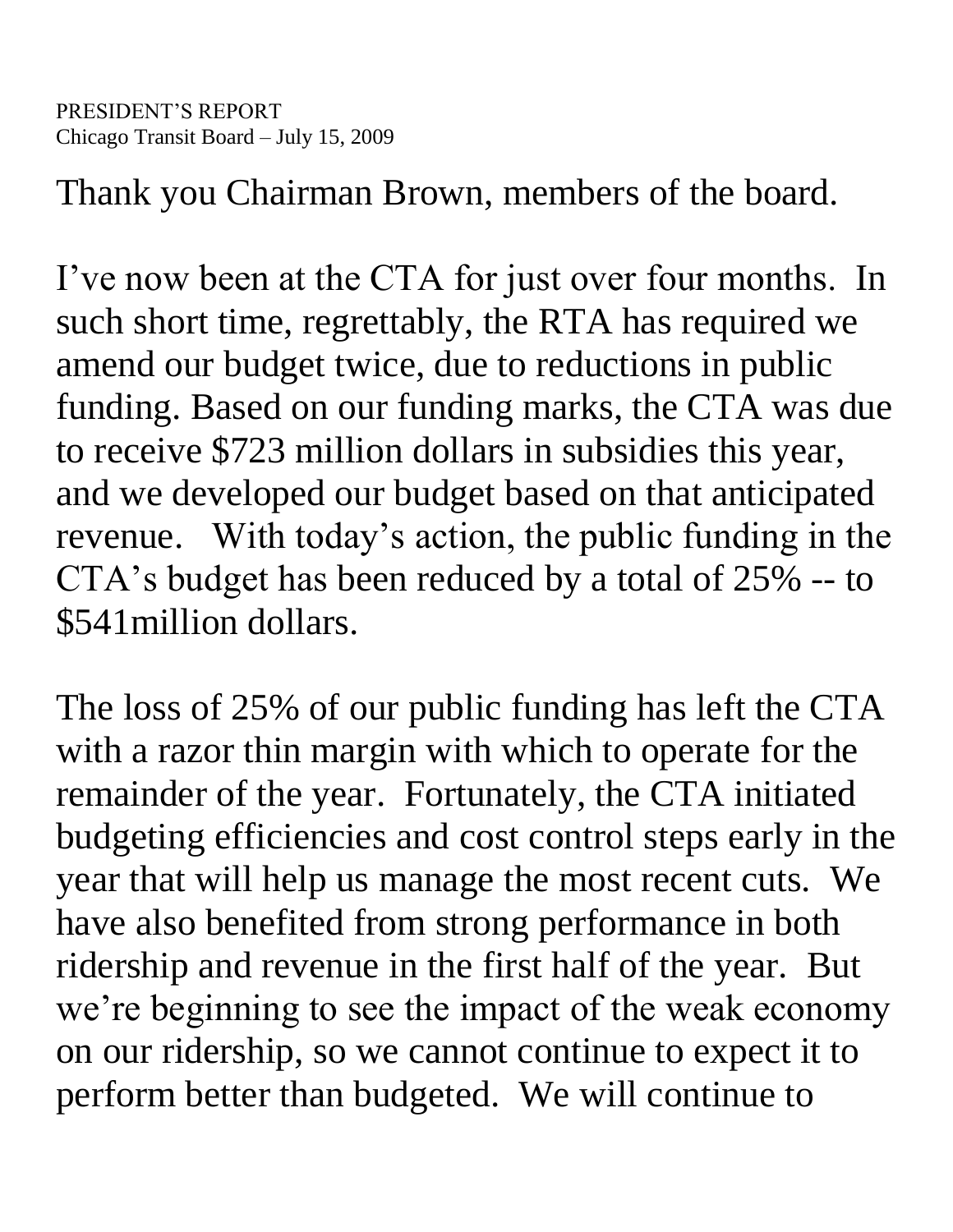aggressively manage our budget targets, for both costs and revenues, to get through the remainder of the year.

 $\overline{\phantom{a}}$ 

In spite of operating budget challenges, there is some positive news. On Monday I was honored to join Mayor Daley and Governor Quinn for the signing of legislation authorizing a state capital program.

The bill will provide the CTA with \$900 million dollars over the next five years. Coupled with the \$496 million dollar mini-capital program announced earlier this year, the \$900 million will provide a good start toward addressing our unfunded capital need, which, as everyone knows is nearly \$7 billion dollars.

It couldn't come at a better time. The right capital investments decrease operating costs, increase reliability and improve overall service quality. They also free up operating dollars for new and innovative programs. At a time when our operating budget is being battered, we're very appreciative of capital funding that enables us to continue investing in our system.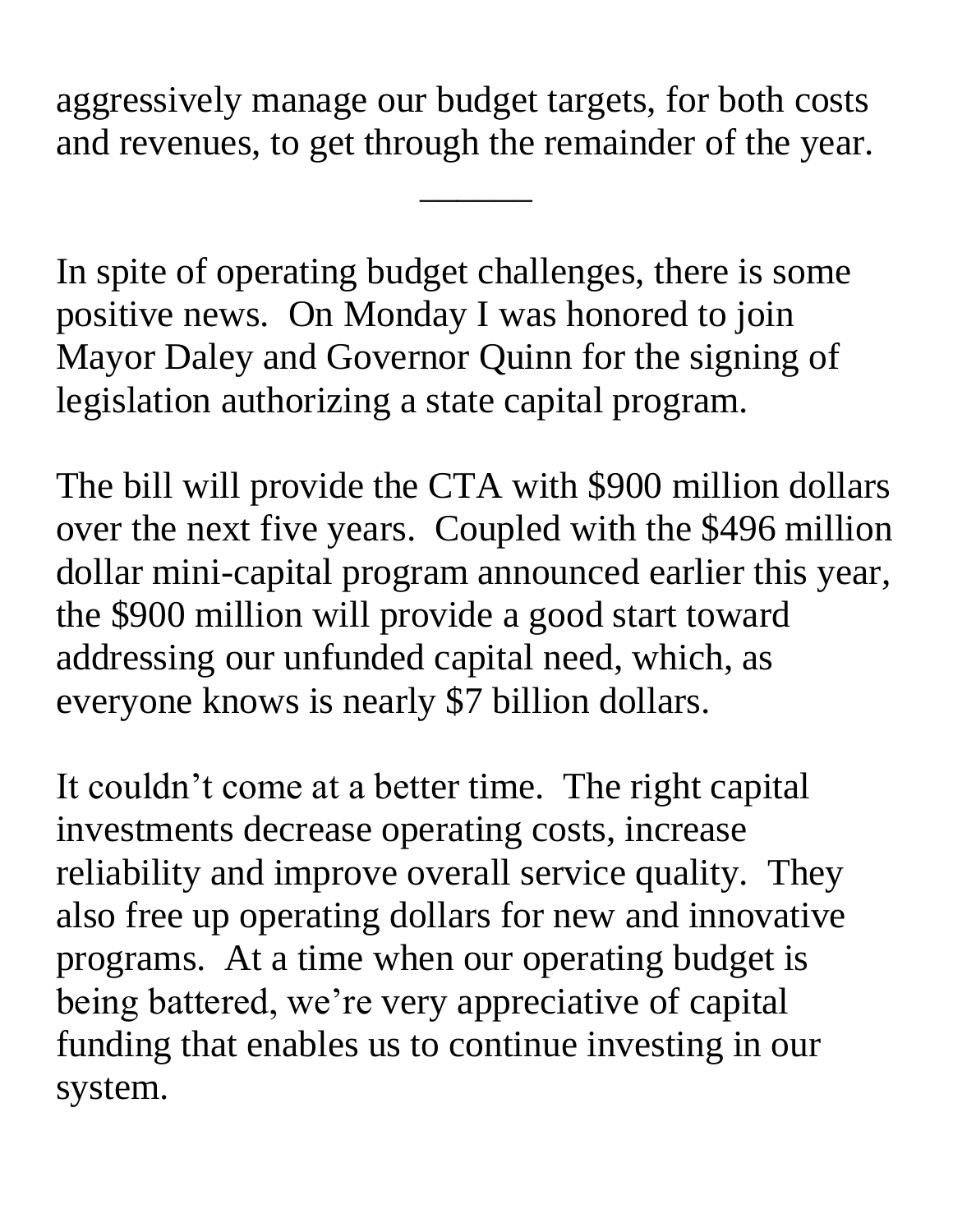And as we prepare for the reauthorization of the federal transportation bill, it's vital to have state capital funds available to leverage federal dollars.

 $\overline{\phantom{a}}$ 

I'd like to report that our stimulus projects continue to go well. Last week we put into service the first of 58 hybrid, articulated buses that were purchased with stimulus funds. We're scheduled to have all 58 on the road by September of this year.

As with our finances, there is some mixed news to report on ridership.

 $\overline{\phantom{a}}$ 

Let me start with the July 3 and  $4<sup>th</sup>$  holiday. It's traditionally extremely busy for the CTA and this year was no different. For both July  $3<sup>rd</sup>$  and July  $4<sup>th</sup>$ , ridership was higher than any prior year except last year.

Despite the crowds, service ran well. We instituted some new measures to help move people quickly. They included new staging areas for buses, new signs to better direct people, mobile fare collection strategies and plenty of information specialists to help assist customers.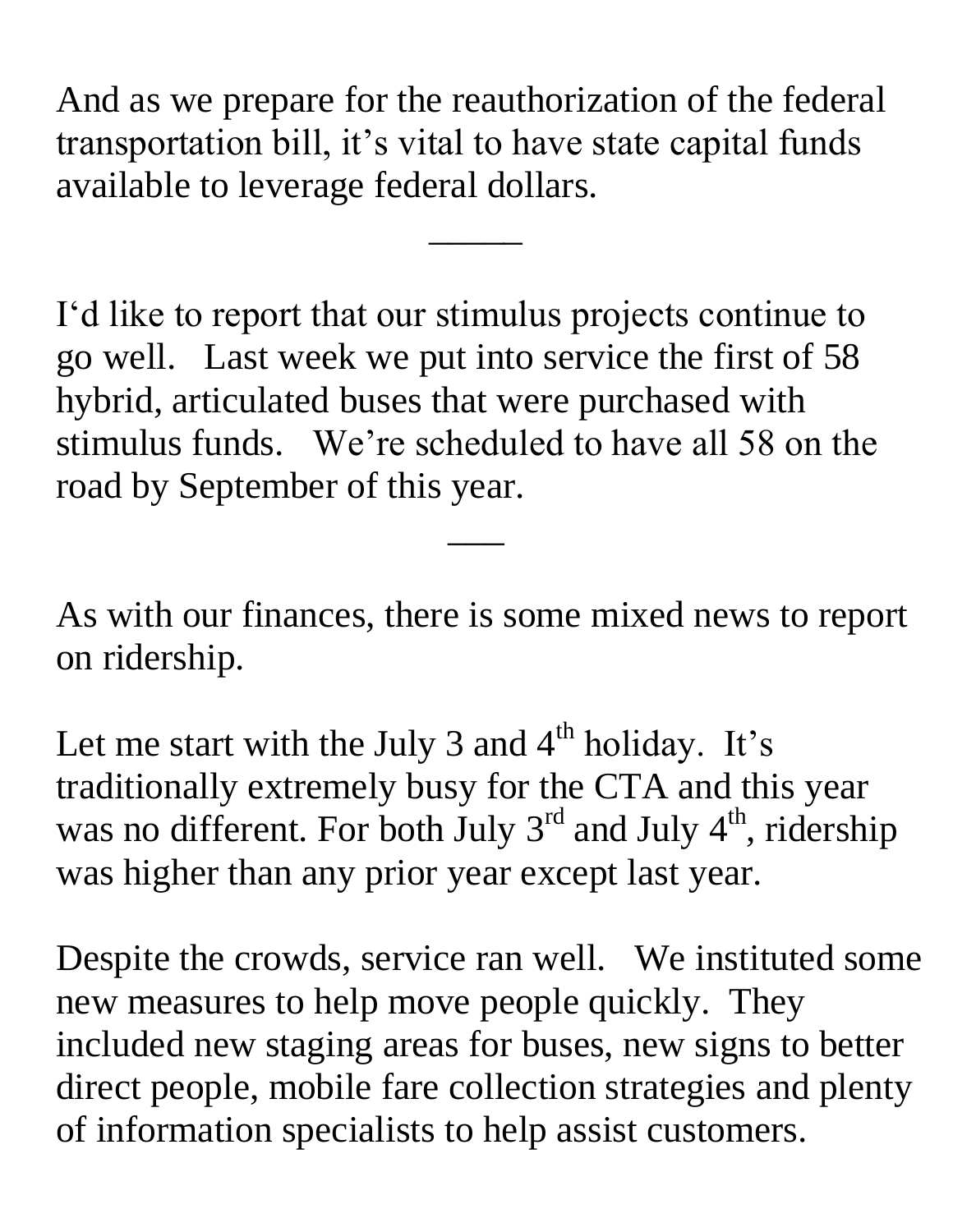I, as well as my entire management team, was in attendance throughout the weekend to personally experience what our customers experienced, and to gather ideas on how we improve our logistical performance next year.

I also have the ridership report for June.

Although ridership year to date is still higher than for the first six months of 2008, it was down for the month of June.

Last month, 43.6 million rides were provided. That is a decrease of 3.5% compared to 2008.

Ridership on the bus system was 26.3 million rides, which is down 6.1 % compared to last year. The biggest losses have been in the corridor along the Northwest side with routes that feed the Blue Line. We have experienced past ridership dips related to construction so we expect to see improvement in that corridor once slow zone work wraps up.

Ridership on the rail system continued to be strong and was at 17.3 million, which was an increase of 0.8 %